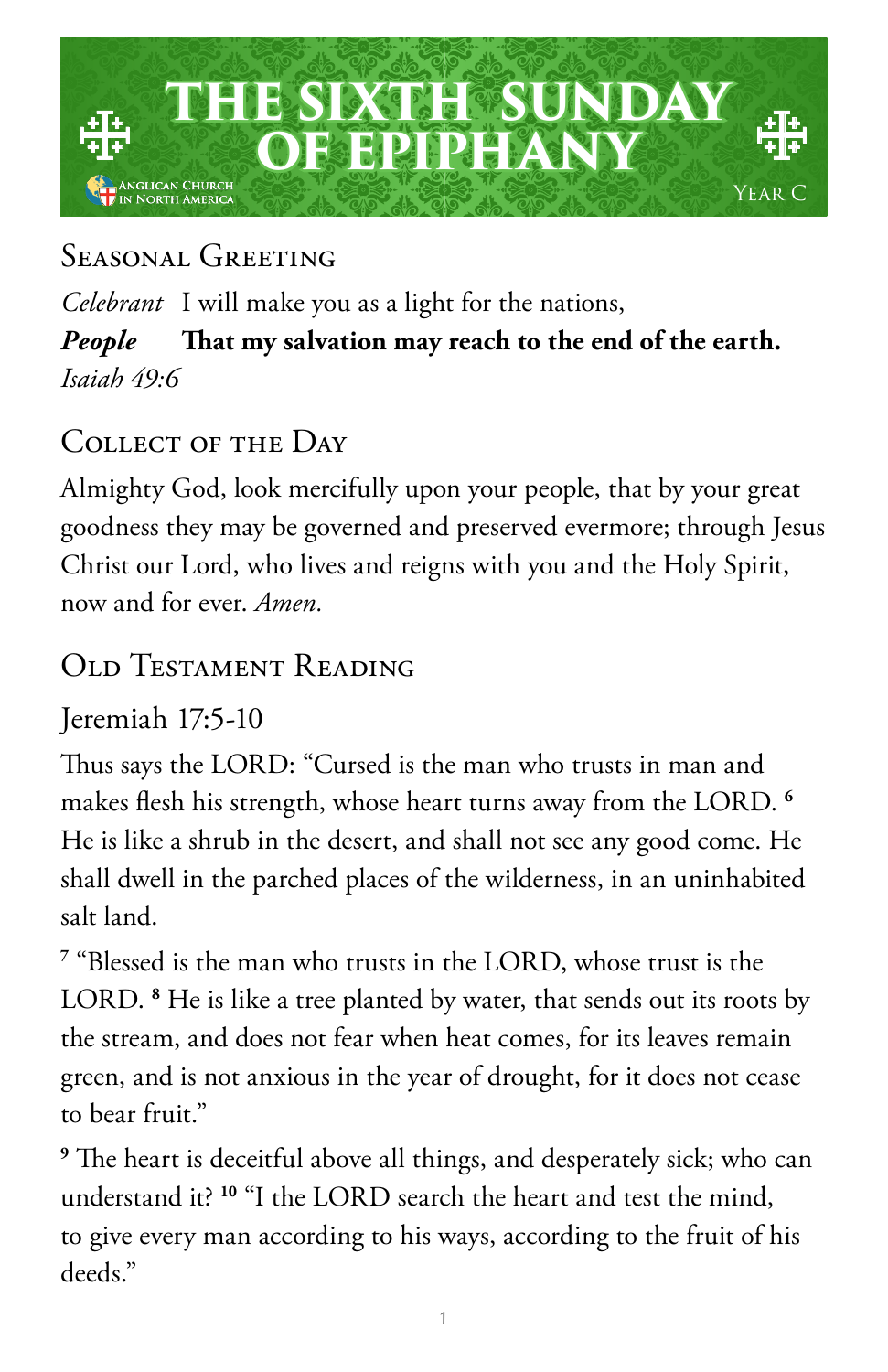*Reader:* The word of the Lord.

#### *People:* **Thanks be to God.**

## Psalter Verses

*(In said services, the psalm verses may be placed between the Epistle and the Gospel, with the congregation standing in preparation for the Gospel. At services where there is a hymn or canticle before the Gospel, the psalm might be said between the Old Testament and Epistle, the people seated.)*

Psalm 1

- <sup>1</sup> Blessed is the man who has not walked in the counsel of the ungodly,  $*$ nor stood in the way of sinners, and has not sat in the seat of the scornful;
- **<sup>2</sup>** But his delight is in the law of the LORD, \* and on his law will he meditate day and night.
- **<sup>3</sup>** And he shall be like a tree planted by the waterside, \* that will bring forth his fruit in due season.
- **<sup>4</sup>** His leaf also shall not wither; \* and look, whatever he does, it shall prosper.
- **<sup>5</sup>** As for the ungodly, it is not so with them; \* but they are like the chaff, which the wind scatters away from the face of the earth.
- **<sup>6</sup>** Therefore the ungodly shall not be able to stand in the judgment, \* neither the sinners in the congregation of the righteous.
- **<sup>7</sup>** For the Lord knows the way of the righteous, \* but the way of the ungodly shall perish.

Epistle Reading

1 Corinthians 15:12-20

Now if Christ is proclaimed as raised from the dead, how can some of you say that there is no resurrection of the dead? **<sup>13</sup>** But if there is no resurrection of the dead, then not even Christ has been raised. **14**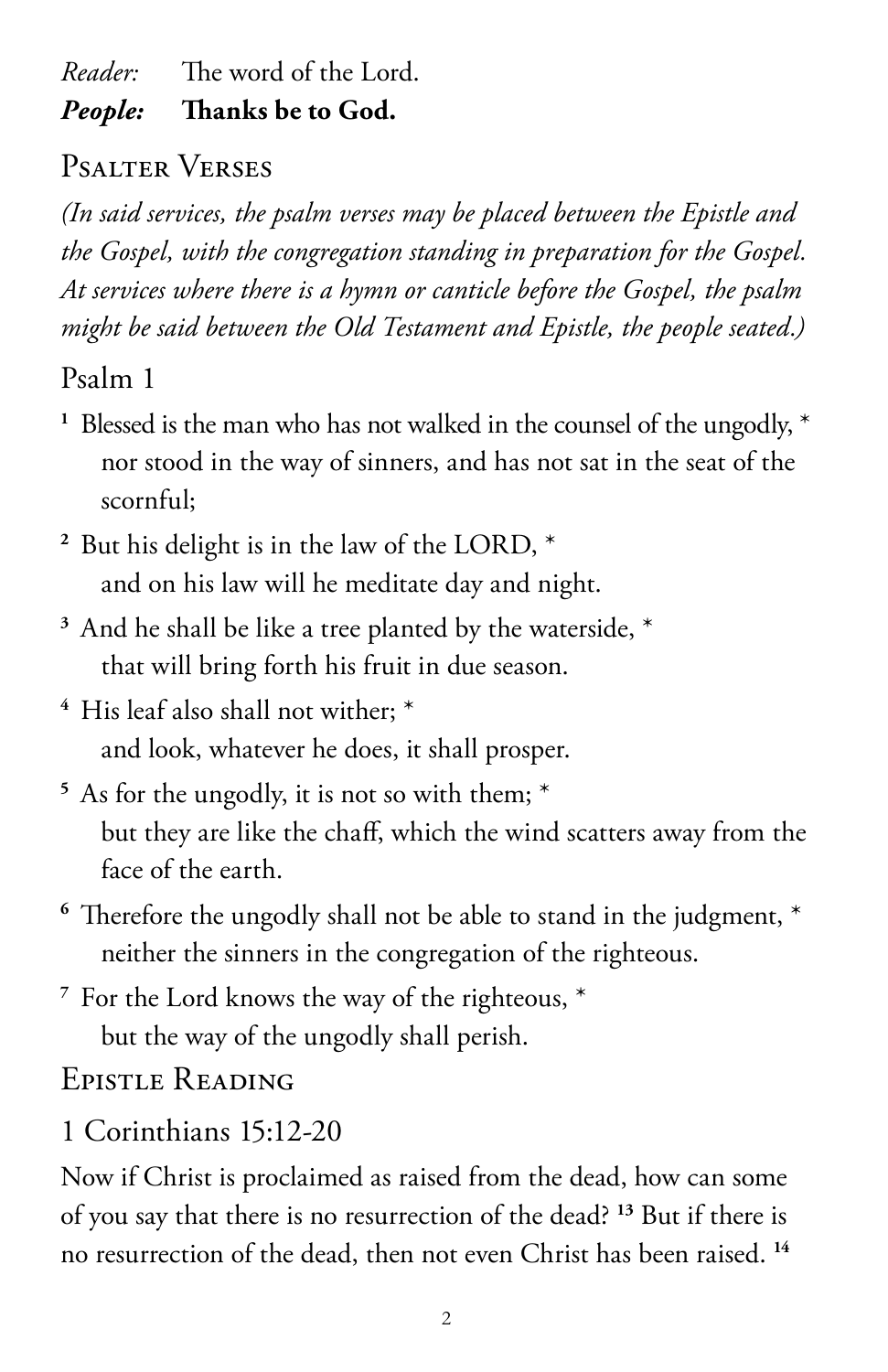And if Christ has not been raised, then our preaching is in vain and your faith is in vain. **<sup>15</sup>** We are even found to be misrepresenting God, because we testified about God that he raised Christ, whom he did not raise if it is true that the dead are not raised. **<sup>16</sup>** For if the dead are not raised, not even Christ has been raised. **<sup>17</sup>** And if Christ has not been raised, your faith is futile and you are still in your sins. **<sup>18</sup>** Then those also who have fallen asleep in Christ have perished. **<sup>19</sup>** If in Christ we have hope in this life only, we are of all people most to be pitied. **<sup>20</sup>** But in fact Christ has been raised from the dead, the firstfruits of

those who have fallen asleep.

*Reader:* The word of the Lord.

*People:* **Thanks be to God.** 

THE HOLY GOSPEL

*Deacon:* The Holy Gospel of Our Lord Jesus Christ, according to St. Luke

### *People:* **Glory to you, Lord Christ.**

Luke 6:17-26

And he came down with them and stood on a level place, with a great crowd of his disciples and a great multitude of people from all Judea and Jerusalem and the seacoast of Tyre and Sidon, **<sup>18</sup>** who came to hear him and to be healed of their diseases. And those who were troubled with unclean spirits were cured. **<sup>19</sup>** And all the crowd sought to touch him, for power came out from him and healed them all.

**<sup>20</sup>** And he lifted up his eyes on his disciples, and said:

"Blessed are you who are poor, for yours is the kingdom of God.

**<sup>21</sup>** "Blessed are you who are hungry now, for you shall be satisfied.

"Blessed are you who weep now, for you shall laugh.

**<sup>22</sup>** "Blessed are you when people hate you and when they exclude you and revile you and spurn your name as evil, on account of the Son of Man! **23** Rejoice in that day, and leap for joy, for behold, your reward is